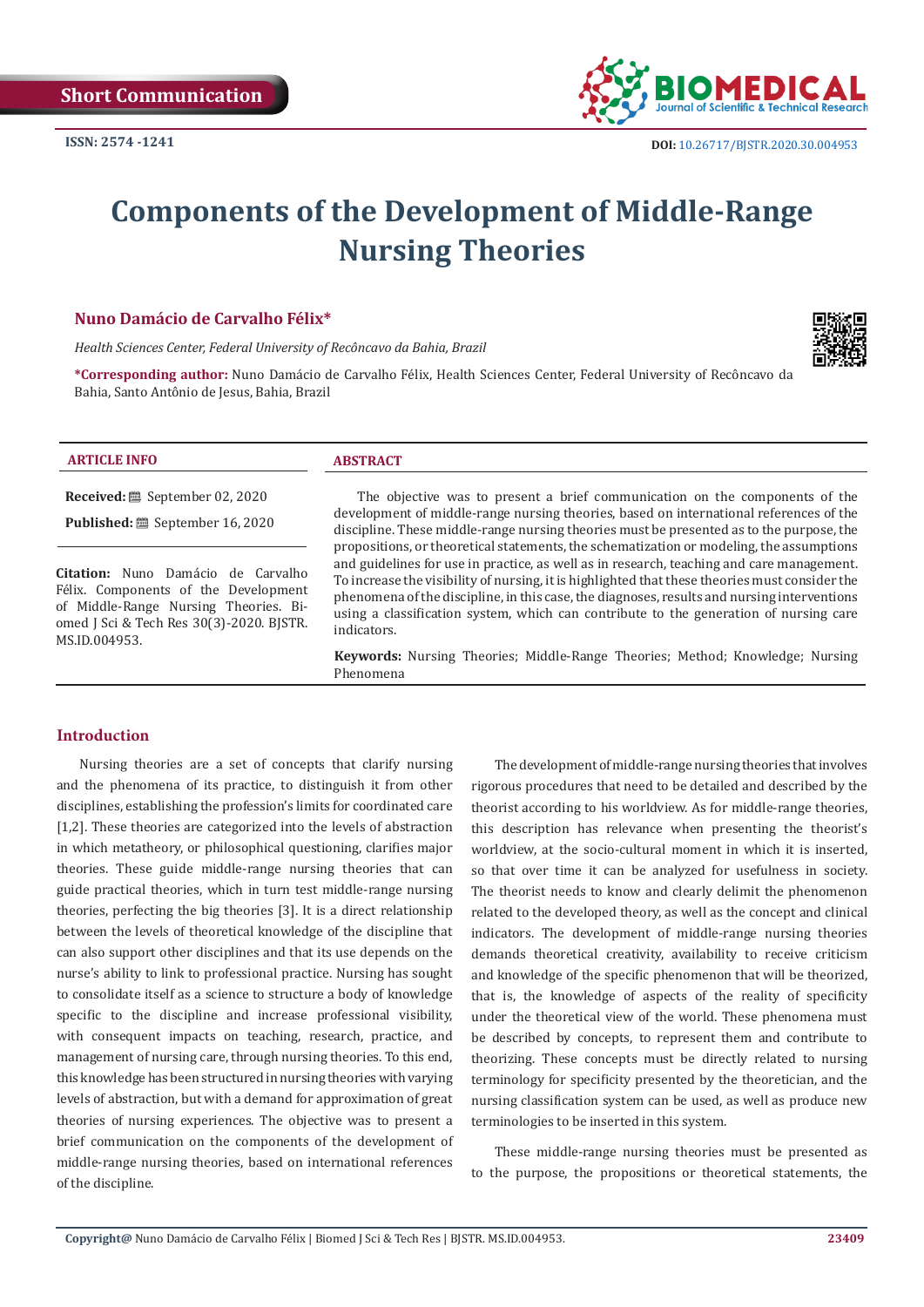schematization or modeling, the assumptions and guidelines for use in practice, as well as in research, teaching and care management. These components must be developed using specific techniques or models such as concept analyzes, literature reviews, deductive processes derived from a great theory and/or inductive through research and the experience of the theorist. In this short communication, highlighted, the components for the development of middle-range nursing theories research are presented, following the references of internationally recognized authors, outlined in an appropriate, feasible and replicable way. Initially, the theorist must describe the study according to the design or type of study. It has been observed that a predominance of study of the theoretical or basic type, of a descriptive nature, but this description must be defined by the theoretical and justified within the study. It should be pointed out which is the theory development strategy (deductive, inductive, or hypothetical-deductive) depending on the central phenomenon/concept defined by the theorist. It is important that the theorist also classifies the theory according to the scope, so that it is possible to identify what the theorist's understanding is in relation to the field of insertion of the phenomenon in the nursing knowledge body.

The need to specify the theory's approach is highlighted. The approach as four possibilities, namely: theory-practice-theory (use of a non-nursing theory/borrowed theories to redefine the components according to the new theory); Practice-Theory (observation of the phenomenon of interest, analysis of similarity and difference, with theoretical derivation from clinical situations); research-theory (selection of a phenomenon of interest, description of its characteristics, in which the research findings support the theory); and theory-research-theory (modification to improvement/testing of the theory based on research, a new theory can be formed) [4]. These initial components contribute to the clear specification of the purpose of the theory, explaining the purpose of the development, relating it to the specific context of nursing care, socio-political and clinical-epidemiological. Authors [2] present that this description of the purpose is usually explicit in the discussion of the theory. This specification will facilitate the structuring of the theory's development stages, which must be related to the previous components, following appropriate techniques, described in detail, and executed in a rigorous manner, respecting the theoretical autonomy of the theorist.

The steps may include the contextualization of theoretical development and its purpose, previously defined, the analysis of the concept/analysis of the theory depending on the strategy of development of the theory; identification and definition of theoretical propositions and assumptions, modeling the theory and guidance for using the theory. These stages can have their order adjusted and varied according to each methodological path, always following justification, with scientific rigor and creative autonomy of the theorist. There is a tendency to start theorizing through concept analysis, depending on the number of central phenomena. At this stage, there is a need to select the concept analysis technique/model according to the concept to be analyzed. The models most used in nursing are proposed by authors [3-6], but others can be used depending on the concept and theory to be developed. Considering the deductive strategy of developing theories, there is a need to carry out the synthesis and theoretical derivation. For this, the ability to visualize the analogical dimension of the phenomenon in two contexts, or distinct fields of interest and the ability to redefine and transpose the content and structure of one context or field to another is required [3]. In this proposal, the main components (concepts, propositions, modeling, and assumptions) of great theories are approximated to more concrete phenomena, paying attention to the selection of the great theory suitable for theoretical derivation.

Theory's propositions are understood as the relationship between two or more concepts and are used to connect concepts in the creation of theories before making explanations or predictions [7]. These are definitions for the concepts of a theory in which alignment with the phenomenon is suggested, correlating with the concepts of the Nursing metaparadigm, at least the concepts and definitions of person, health, environment, and nursing in relation to the specificity of the theory. These concepts defined by propositions must be represented by a modeling, in which there is a schematic representation of the relationships between the concepts and which present some aspects of reality, by various means, such as geometric shapes and diagrams [7]. This component explores the theorist's creativity, knowledge of the phenomenon and its relationship with the components of the theory to be evaluated and tested. Assumptions are factual statements known from experience or they may reflect positions of value that imply what is right, what is good or should be [2]. They must be elaborated through the body of knowledge developed and integrated in the empirical bases, outlined in the modeling of the theory to guide the developed theory regarding the evaluation and testing of the theory in practice.

Middle-range nursing theories should provide guidelines for use in practice, and if possible, in teaching, research and management. These guidelines may vary according to the characteristics and phenomenon of the theory, but there is the possibility of using a classification system in nursing to standardize and generate indicators of nursing care and health arising from the theory test, consolidating it as the relevance for nursing and health. Other possibilities involve the presentation of the difference in relation to the theories that already exist in the priority area, the construction of instruments to stimulate the use of the theory (protocols, software, scales). There is an understanding of the usefulness and validity of middle-range nursing theories, in which there is a need to define the limit of the theory (up to which scope of health it applies) and the testing of concepts, or part of the concepts, in practice through clinical research, preferably with robust studies that contribute to